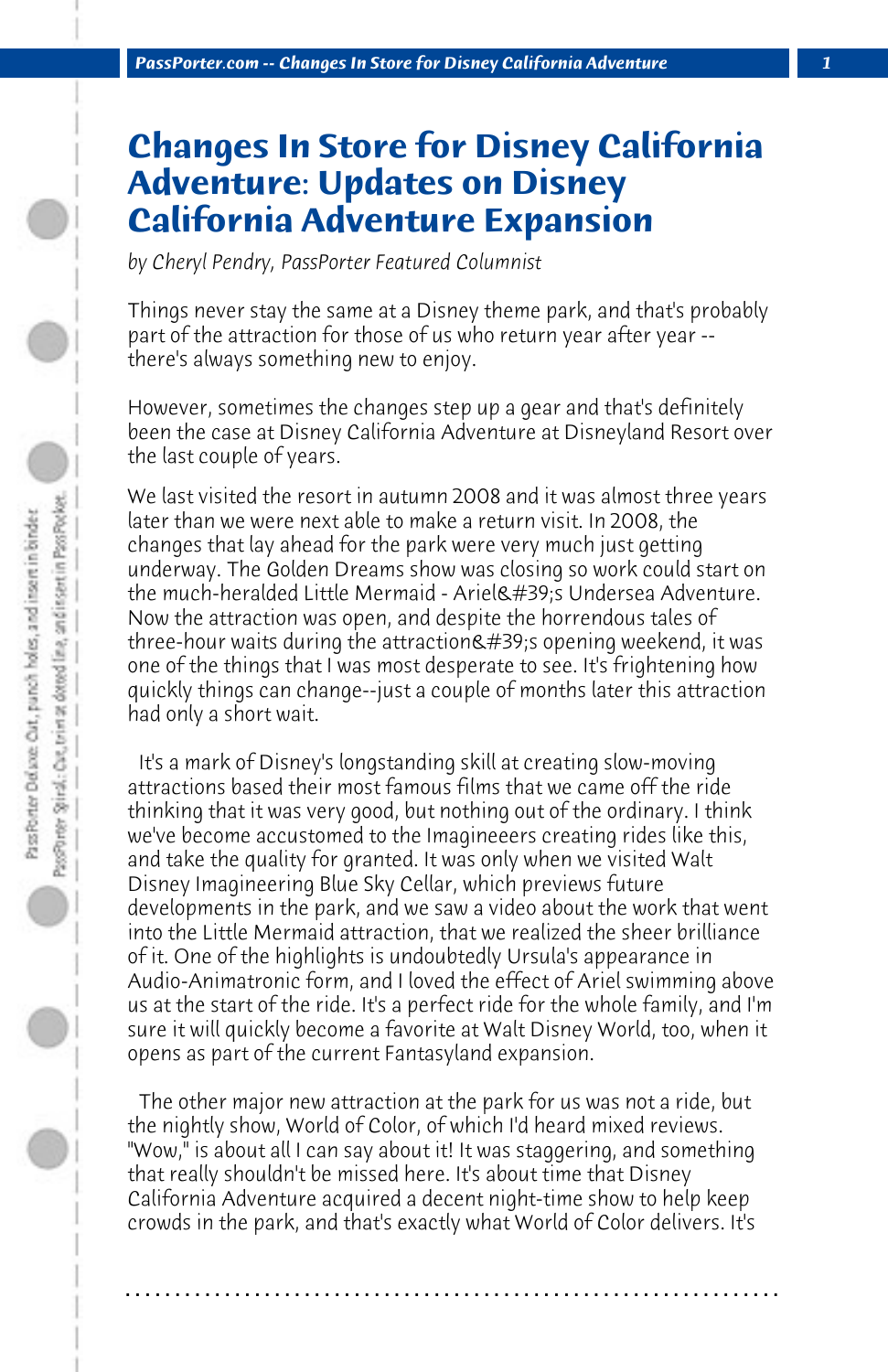certainly a worthy addition to the line-up here, and something you miss at your peril.

A lot of the changes to the park are found in Paradise Pier, the first area to undergo its update. I will be honest here and say that, on our 2008 visit, we really were not at all sure of some of the proposed changes. We couldn't see the point of modifying some existing rides and renaming them for famous Disney movies. For example, Orange Stinger became Silly Symphony Swings, although intrinsically, the ride remains pretty much the same.

It's the same for the former Sun Wheel, which has become  $Mickev$ 's Fun Wheel. The ride remains the same, though the cosmetic changes are huge. The stylized sun at the wheel &  $\#39$ ; shub is gone, replaced by Mickey  $\&\#39$ ; giant, smiling face. When we saw the original concept drawings, we thought it would look pretty cheesy, but now that the work in the whole area is complete, it does fit well, and looks absolutely stunning at night.

 The other updated attraction here is Goofy's Sky School, a re-working of Mulholland Madness, a wild mouse-style coaster. This is not our sort of thing at all, so we didn't sample it, but it looked like those who did ride were having a ball. Our room at the Grand Californian Hotel overlooked this area of the park, albeit from the ground floor, and we often heard delighted screams coming from this ride

As you walk  $\&\#39$ ; round from Goofy's Sky School towards Mickey's Fun Wheel, there's a wonderful new addition to the edge of this park. The best description I can give is it's a new covered boardwalk, which finally pulls the Paradise Pier Hotel behind it into the theming of the park. It's a small touch, but it does make a huge difference.

 Saving the new for last, Paradise Pier is also home to Toy Story Mania, at its heart the same attraction we love so well at Disney &  $\#39$ ; s Hollywood Studios at Walt Disney World, though the facade here is consistent with the Victorian carnival midway style that  $\&\#39$ ; found inside.

 Elsewhere in the park, further massive changes are coming, the biggest of those the addition of a whole new land set to open later in 2012, dedicated to the Disney-Pixar hit, Cars. I had originally heard rumors that, to make way for this, Pacific Wharf would be biting the dust. I was delighted to discover that wasn't the case, as I would have missed Pacific Wharf $\&$ #39;s relaxing atmosphere. I was intrigued to see how Cars Land would fit into the rest of the park, and from what we could see of the construction, it's going to fit in wonderfully. The mountains at the back of the new land form a great backdrop and a

**. . . . . . . . . . . . . . . . . . . . . . . . . . . . . . . . . . . . . . . . . . . . . . . . . . . . . . . . . . . . . . . . . .**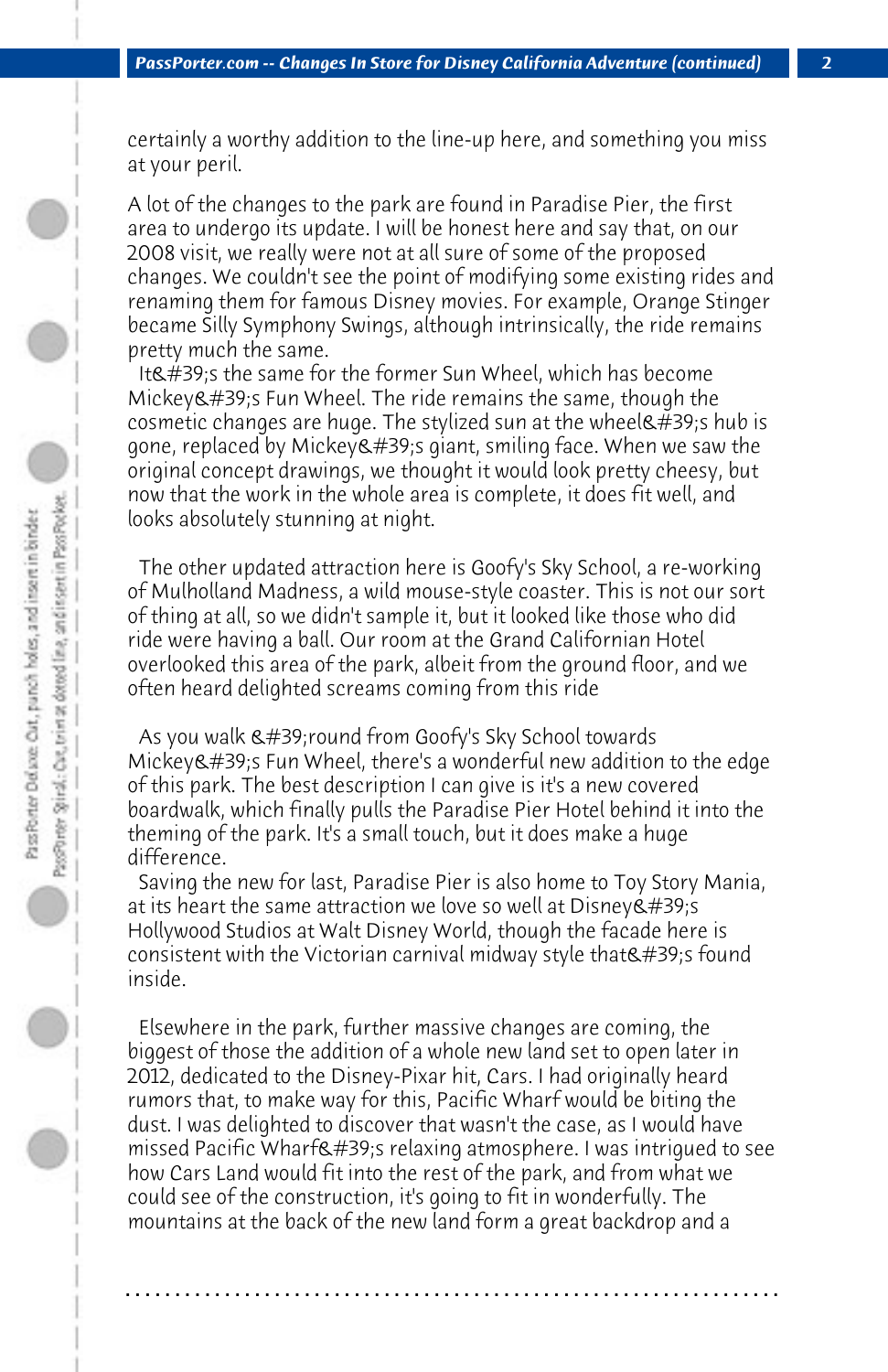*PassPorter.com -- Changes In Store for Disney California Adventure (continued) 3*

whole new focal point for this part of the park. I'm not sure about some of the attractions here and how much interest they'll hold for us, although I can't wait to ride Radiator Springs Racers!

 The other part of Disney California Adventure experiencing huge changes while we were there was the entrance. The big letters forming CALIFORNIA, and the Golden Gate Bridge, have sadly gone, and this is the only part that did disappoint. The park entrance now looks exactly the same as the entrance to Disney's Hollywood Studios at Walt Disney World, and personally I don't like it when they duplicate something from one park to another.

 The area inside the park gates is morphing into Buena Vista Street, evoking Los Angeles of the late 1920s, and huge construction fences were up ever[ywhere, as they worked on the tracks for the](http://www.passporter.com/articles/cheryl-pendry-featured-columnist.asp) Red Car Trolleys that will run along Buena Vista Street and through the Hollywood Pictures Backlot. I look forward to seeing those when they come online, as it'll provide a fun way of getting to see bits of the park.

 All in all, I loved what I saw of the changes to the park, much more [than I thought I would. The Disney Imagineers have once again](http://www.passporter.com/articles/disneys-california-adventure-changes.php) triumphed with the updates they've done to this park. I can't wait to see the whole finished product though, with no more construction screens up. I'm sure, once it's completed, this great park will be even more amazing.

*About The Author: Cheryl and husband Mark live in England and love to travel, particularly to America. They are in the process of visiting every Disney theme park around the world, having already been to Disneyland Resort Paris, Hong Kong Disneyland and both American Disney resorts. They are now planning for their trip to Japan in the spring to visit the Tokyo Disney Resort.* Click here to view more of Cheryl's articles!

*Article last updated: 01-20-2012*

*View the latest version online at: http://www.passporter.com/articles/disneys-california-adventure-changes.html*

*Copyright by Cheryl Pendry. All rights reserved under International and Pan-American Copyright Conventions. No part of this publication may be stored in a retrieval system or transmitted in any form by any means electronic, mechanical, photocopying, recording, scanning, or otherwise, except as permitted under sections 107 or 108 of the 1976 United States Copyright Act. Resale of this guide is strictly prohibited without the copyright holder's permission. If you purchased this publication from someone other than PassPorter Travel Press, please call 877-929-3273.*

**. . . . . . . . . . . . . . . . . . . . . . . . . . . . . . . . . . . . . . . . . . . . . . . . . . . . . . . . . . . . . . . . . .**